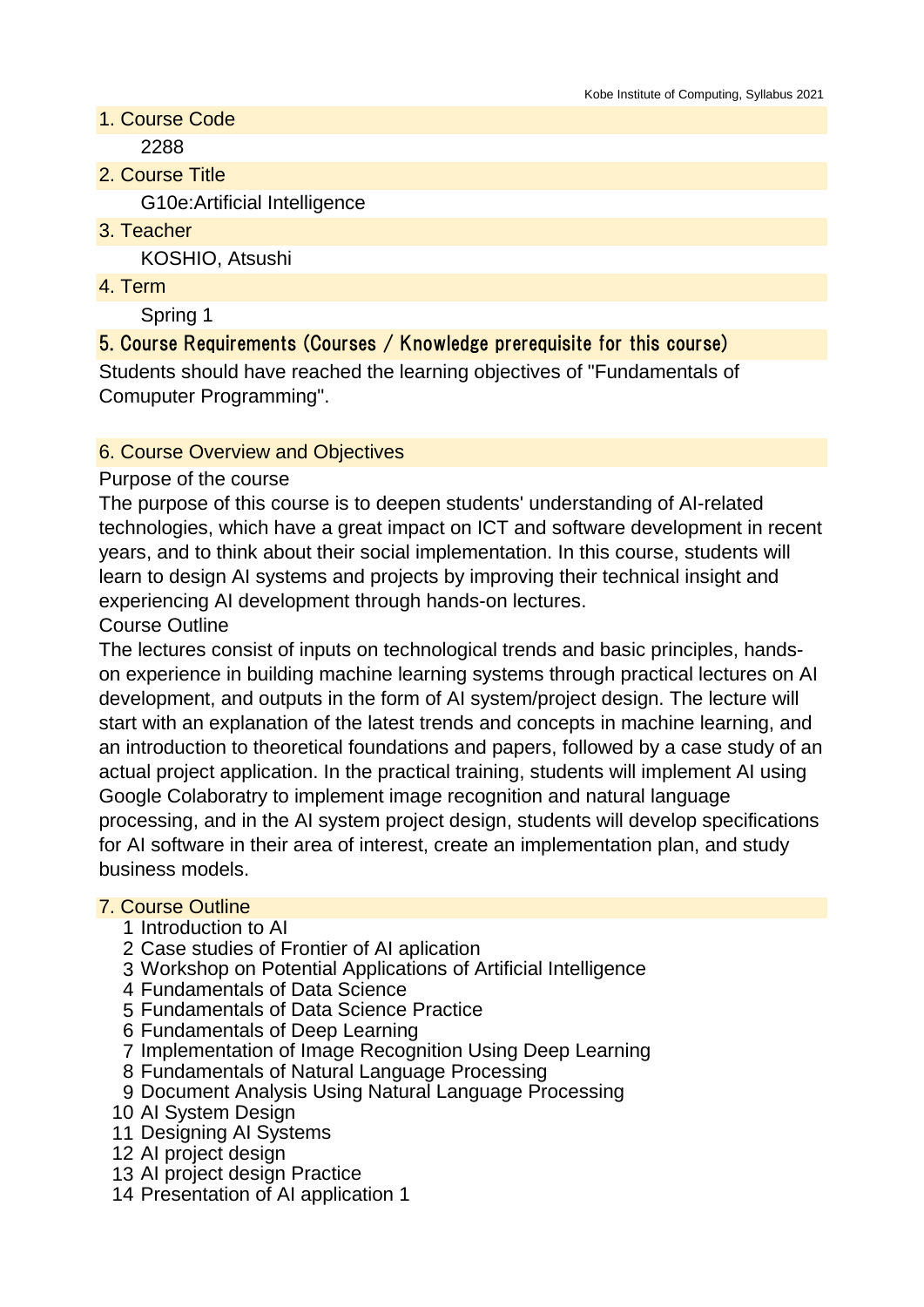15 Presentation of AI application 2

16

8. Textbooks (Required Books for this course)

None in particular

# 9. Reference Books (optional books for further study)

I'll give you instructions during the lecture.

#### 10. Course Goals (Attainment Targets)

- (1) Be able to determine the scope of application of AI
- (2) Be able to perform basic data science analysis
- (3) Understand the fundamentals of deep learning and be able to perform simple
- (4) Understand the fundamentals of natural language processing and be able to
- (5) To be able to create specifications for AI systems
- (6) To be able to consider business models for AI systems

(7) (8)

11. Correspondence relationship between Educational goals and Course goals

|                               | Educational goals of the school                                              |                            |        |
|-------------------------------|------------------------------------------------------------------------------|----------------------------|--------|
|                               | <b>Course Goals</b>                                                          |                            |        |
| High level ICT                | Basic academic skills                                                        |                            |        |
| skills                        | Specialized knowledge and literacy                                           | (3)(4)                     |        |
| Human skill<br>(Tankyu skill) | Ability to continually improve own strengths                                 |                            |        |
|                               | Ability to discover and Problem setting<br>resolve the problem<br>in society |                            |        |
|                               |                                                                              | <b>Hypothesis planning</b> |        |
|                               |                                                                              | <b>Hypothesis testing</b>  | 2      |
|                               |                                                                              | <b>Practice</b>            | (5)(6) |
|                               | Fundamental                                                                  | Ability to step forward    |        |
|                               | Competencies for                                                             | Ability to think through   | (5)(6) |
|                               | <b>Working Persons</b>                                                       | Ability to work in a team  |        |
| <b>Professional ethics</b>    |                                                                              |                            |        |

#### 12. Evaluation

| Goals                   | Evaluation method & point allocation |      |         |    |                                  |       |
|-------------------------|--------------------------------------|------|---------|----|----------------------------------|-------|
|                         | Examination                          | Quiz | Reports |    | <b>Presentation Deliverables</b> | Other |
|                         |                                      |      |         |    |                                  |       |
| 2                       |                                      |      |         |    |                                  |       |
| $\overline{3}$          |                                      |      |         |    |                                  |       |
| 4                       |                                      |      |         |    |                                  |       |
| $\sqrt[6]{5}$           |                                      |      |         |    |                                  |       |
| $6^{\circ}$             |                                      |      |         |    |                                  |       |
|                         |                                      |      |         |    |                                  |       |
| $\left(8\right)$        |                                      |      |         |    |                                  |       |
| Allocation              |                                      |      | 10      | 40 | 40                               | 10    |
| 13. Evaluation Criteria |                                      |      |         |    |                                  |       |
| Examination             |                                      |      |         |    |                                  |       |
|                         |                                      |      |         |    |                                  |       |
|                         |                                      |      |         |    |                                  |       |
|                         |                                      |      |         |    |                                  |       |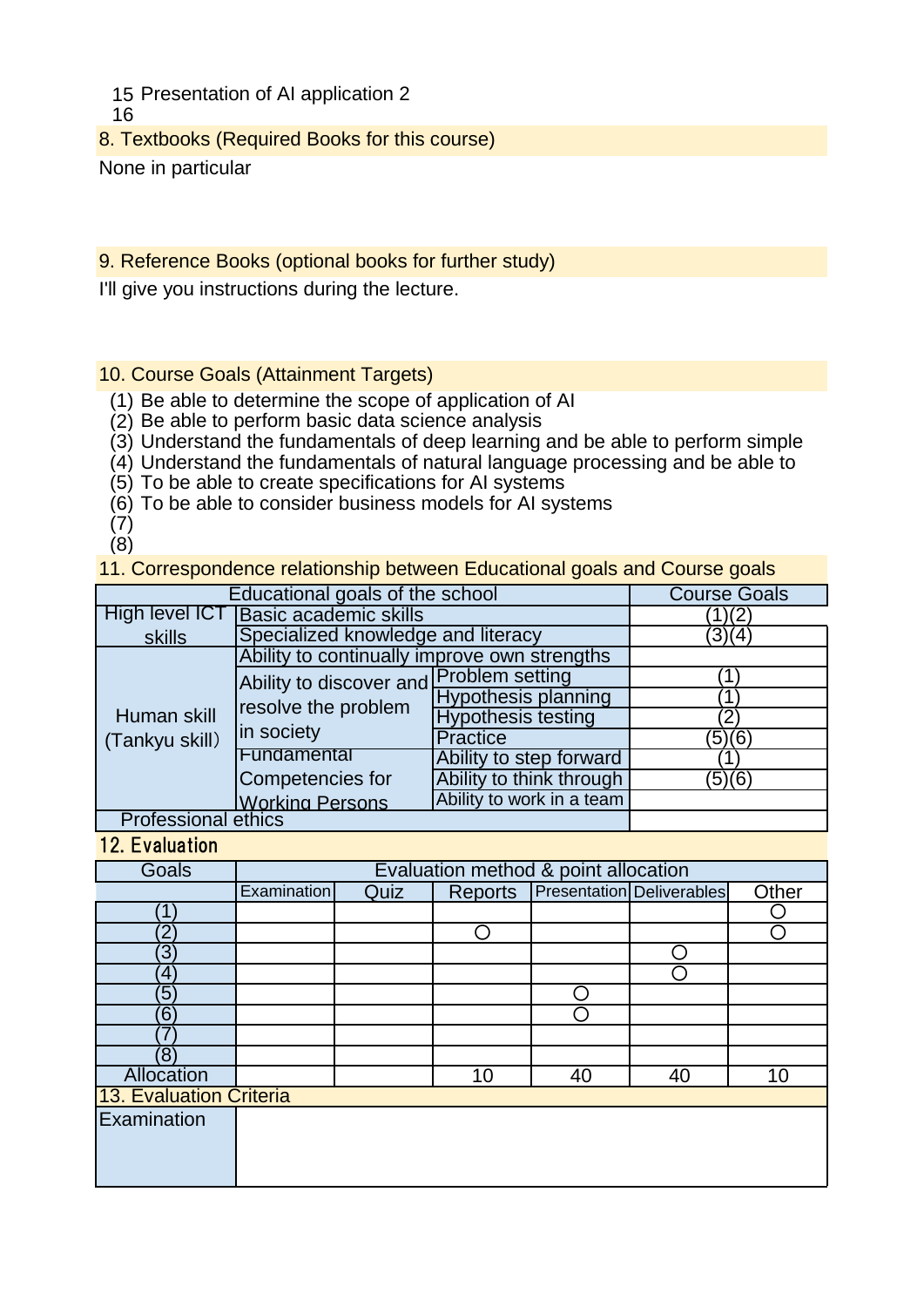| Quiz           |                                                                                                                                                   |                                                                                                                       |                  |  |  |  |
|----------------|---------------------------------------------------------------------------------------------------------------------------------------------------|-----------------------------------------------------------------------------------------------------------------------|------------------|--|--|--|
| <b>Reports</b> |                                                                                                                                                   | Able to perform basic data science analysis and execute the<br>learned analysis appropriately.                        |                  |  |  |  |
|                | Presentation                                                                                                                                      | Be able to plan AI system specifications, implementation plans, and<br>business model plans based on your own issues. |                  |  |  |  |
|                | <b>Deliverables</b><br>Be able to appropriately execute the codes learned in the lecture on<br>image recognition and natural language processing. |                                                                                                                       |                  |  |  |  |
| Other          |                                                                                                                                                   |                                                                                                                       |                  |  |  |  |
|                | 14. Active Learning                                                                                                                               |                                                                                                                       |                  |  |  |  |
|                |                                                                                                                                                   | Hourly percentage of active learning within the whole class time                                                      | 50%              |  |  |  |
|                |                                                                                                                                                   | Active learning such as problem solving assignment using the<br>knowledge and skills acquired in class.               | All the time     |  |  |  |
|                |                                                                                                                                                   | 2 Active learning such as group works and discussions.                                                                | <b>Sometimes</b> |  |  |  |
|                | 3 Outcome presentations and feedbacks.                                                                                                            |                                                                                                                       | All the time     |  |  |  |
|                | conducted.                                                                                                                                        | 4 Students actively make decisions on how the class should be                                                         | All the time     |  |  |  |
| 15. Notes      |                                                                                                                                                   |                                                                                                                       |                  |  |  |  |

# 16. Course plan

(Notice) This plan is tentative and might be changed at the time of delivery

Lessen 1: Introduction to AI lecture 60 min. Exercise 30 min.

An overview of the current state of AI, including the scope of AI research, explanations of each area, and the current state of the machine learning field, will be provided, followed by exercises to deepen understanding.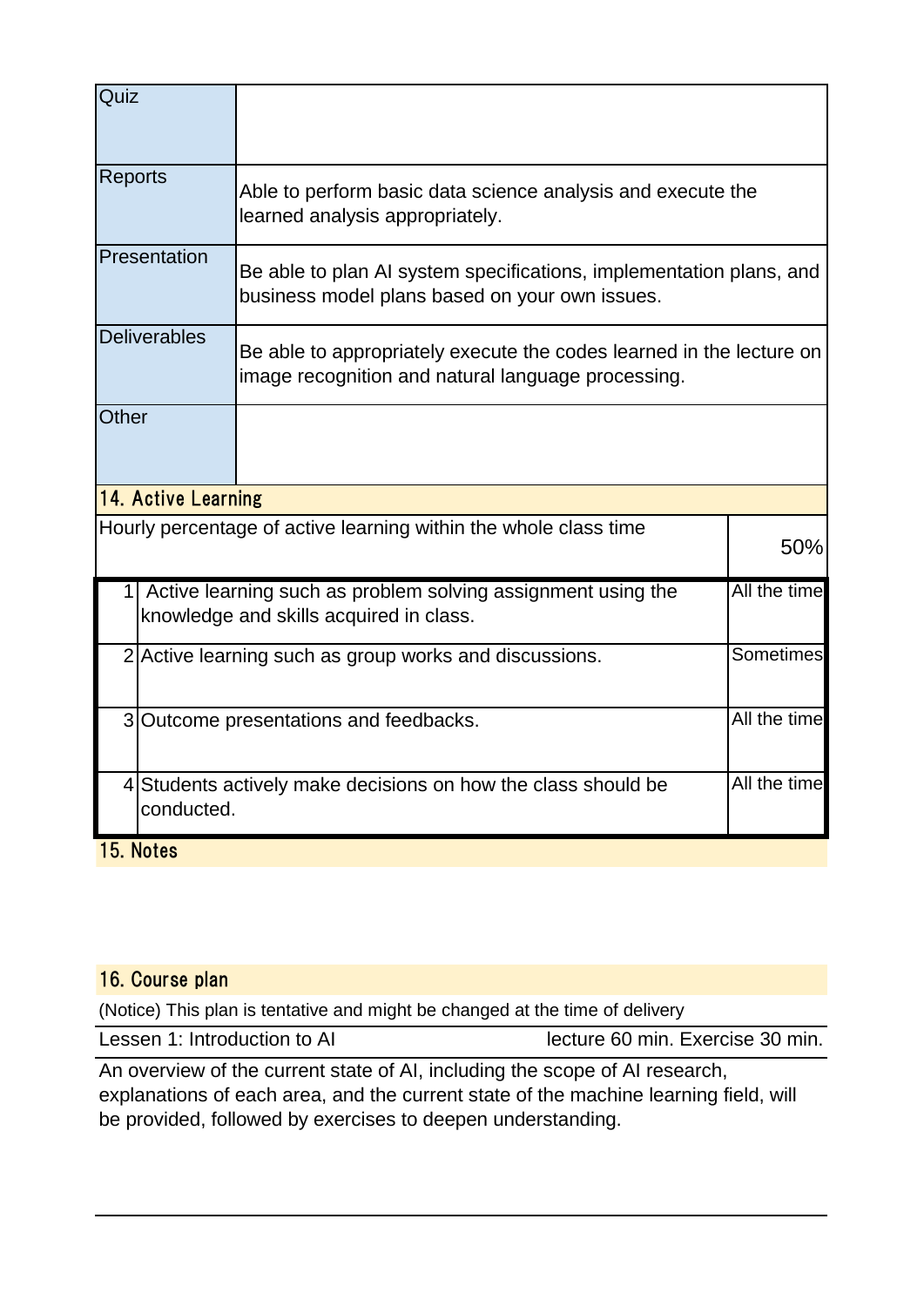Lessen 2: Case studies of AI state-of-the-art lecture 60 min. Exercise 30 min.

Case analysis of AI will be conducted while providing cutting-edge examples of AI applications. In the second half, students will understand the scope of AI applications by conducting their own case analysis.

Lessen 3:Workshop on Potential Applications of Artificial Exercise 90 min.

Intelligence Following the content of one or two lectures, we will conduct an exercise to consider the possibility of using AI. In the first half of the class, we will collaborate in group work. In the second half, students will discuss their own ideas for utilization.

Learn key concepts in data science, methods of data processing, multivariate analysis, clustering, neural networks, and other concepts and theories.

Lessen 5: Introduction to Data Science Practice **Exercise 90 min.** 

By actually practicing the content of the fourth session, students will be able to consolidate their knowledge and deepen their practical understanding.

Lessen 6: Fundamentals of Deep Learning Lecture 90 min.

This lecture will introduce examples of deep learning applications, explain the algorithm structure in simple terms, and deepen the technical understanding. The procedures for implementing deep learning will also be explained.

| Lessen 7: Implementation of image analysis using deep          | Exercise 90 min. |
|----------------------------------------------------------------|------------------|
| Using Google Colaboraty, image analysis is actually performed. |                  |

Lessen 8: Fundamentals of Natural Language Processing Lecture 90 min.

To explain the history of natural language processing and the basics of natural language processing using deep learning. To explain the basic analysis techniques and terminology of natural language processing, and to be able to understand the contents.